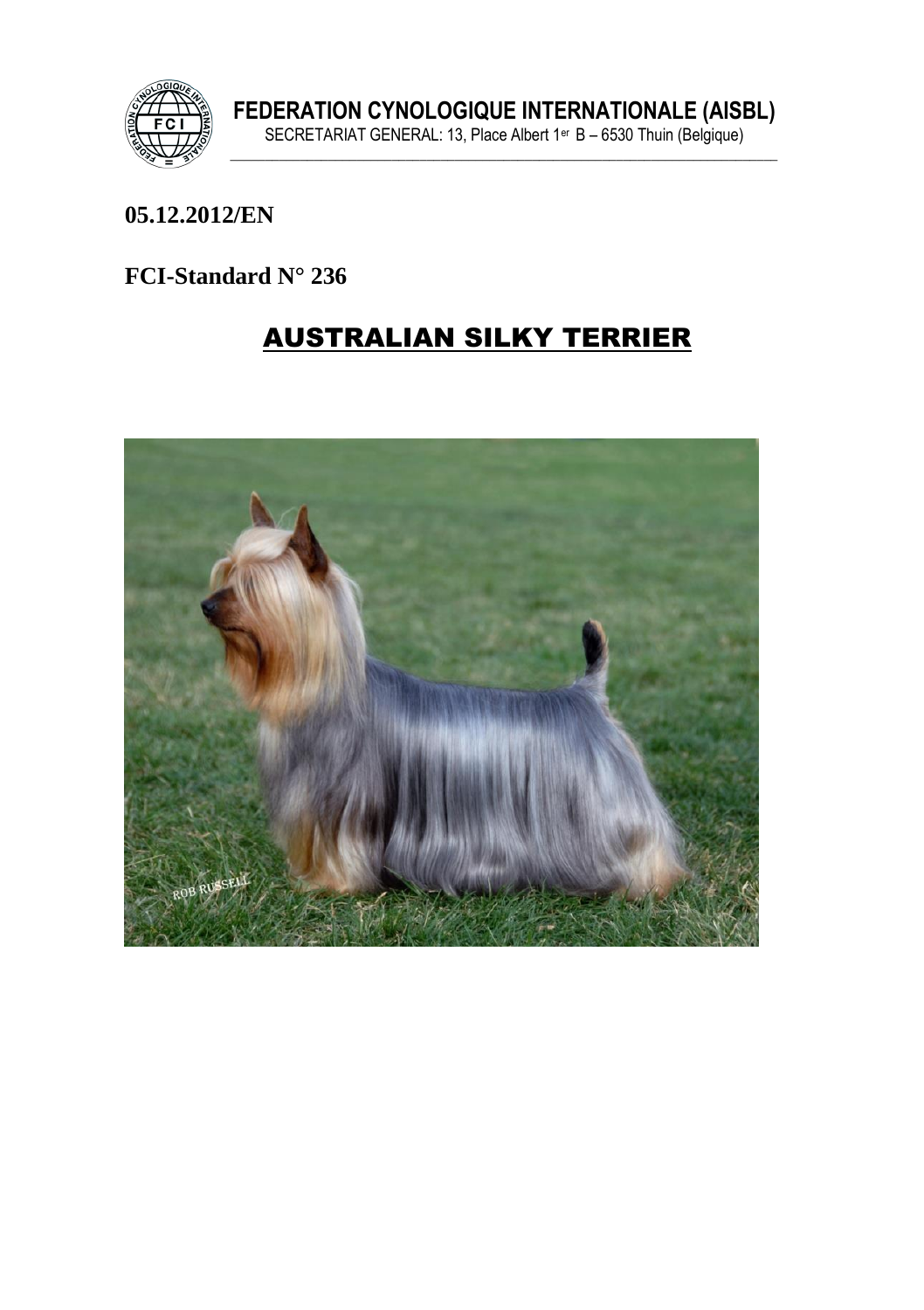**ORIGIN**: Australia.

#### **DATE OF PUBLICATION OF THE OFFICIAL VALID STANDARD**: 08.10.2012.

**UTILIZATION**: Toy Terrier / companion dog.

| <b>FCI-CLASSIFICATION:</b> | Group 3                | Terriers.               |
|----------------------------|------------------------|-------------------------|
|                            |                        | Section 4 Toy Terriers. |
|                            | Without working trial. |                         |

**BRIEF HISTORICAL SUMMARY**: **The two main ancestors of this breed were the Australian Terrier and the Yorkshire Terrier. During the period 1820-1830 a Broken Coated Terrier bitch of a blue sheen colour, which was bred in Tasmania, was taken to England and mated to a Dandy Dinmont Terrier. A Mr Macarthur Little of London purchased some puppies from this litter and experimented with further breeding to produce the soft silky coat. Later Mr Little migrated to Sydney Australia and continued his breeding programme using both Australian Terriers and Yorkshire Terriers. These dogs soon spread though out the Colonies of Australia and the Australian Silky Terrier was establishes as a breed. A standard for the breed was first drawn up in the early 1900's.**

**GENERAL APPEARANCE**: The dog is compact, moderately low set, of medium length with a refined structure but of sufficient substance to suggest the ability to hunt and kill domestic rodents. The parted, straight silky hair presents a well-groomed appearance.

**BEHAVIOUR/TEMPERAMENT**: It should display Terrier characteristics, embodying keen alertness, activity and soundness. **A courageous and dignified Toyterrier, that is second to none as a companion**.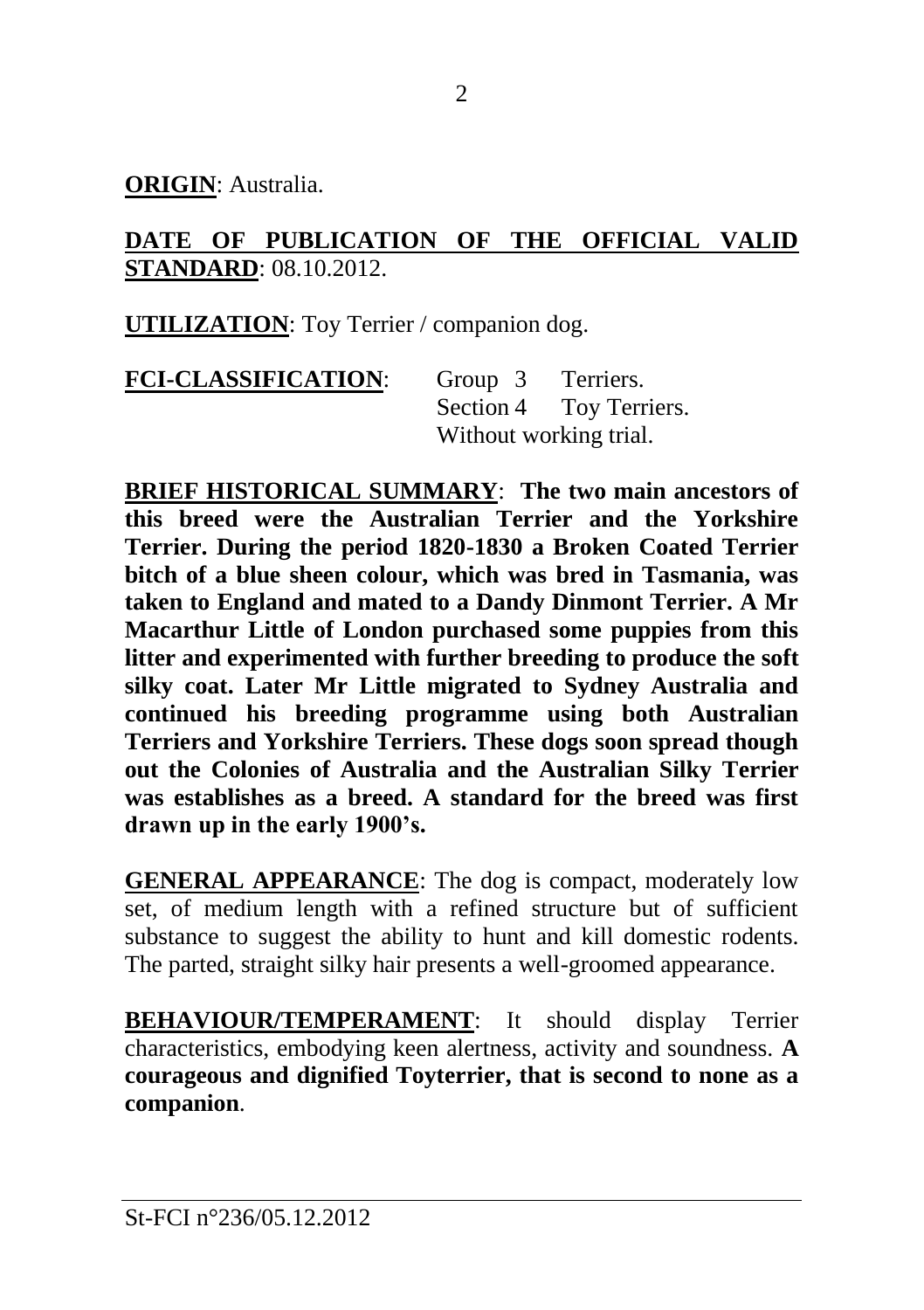**HEAD**: Of moderate length, slightly shorter from the tip of the nose to between the eyes than from the same position to the occiput. The head must be strong and of Terrier character, being moderately broad between the ears.

#### CRANIAL REGION:

Skull: Flat and without fullness between the eyes, with fine silky topknot, not falling over the eyes, (a long fall of hair on the foreface or cheeks is very objectionable).

### Stop: **Defined but moderate.**

### FACIAL REGION:

Nose: Black.

Lips: Tight and clean.

Jaws/Teeth: Strong jaws, teeth even and not cramped, the upper incisors fitting closely over the lower (scissor bite).

**EYES**: Shall be small, oval never round or prominent, dark as possible in colour with a keen intelligent expression.

**EARS**: Should be small, V-shaped with fine leather, set high on the skull, pricked, and entirely free from long hair.

**NECK**: Medium length, refined and slightly crested, fitting gracefully into the shoulders. Well covered with long silky hair.

**BODY**: Should be moderately long in proportion to the height of the dog.

Topline: Level topline at all times (both standing and moving). Loin: Strong.

Chest: Of moderate depth and breadth. Ribs well sprung extending back to strong loins.

**TAIL**: **If** docked, set on high and carried erect but not over-gay. Should be free of feathering.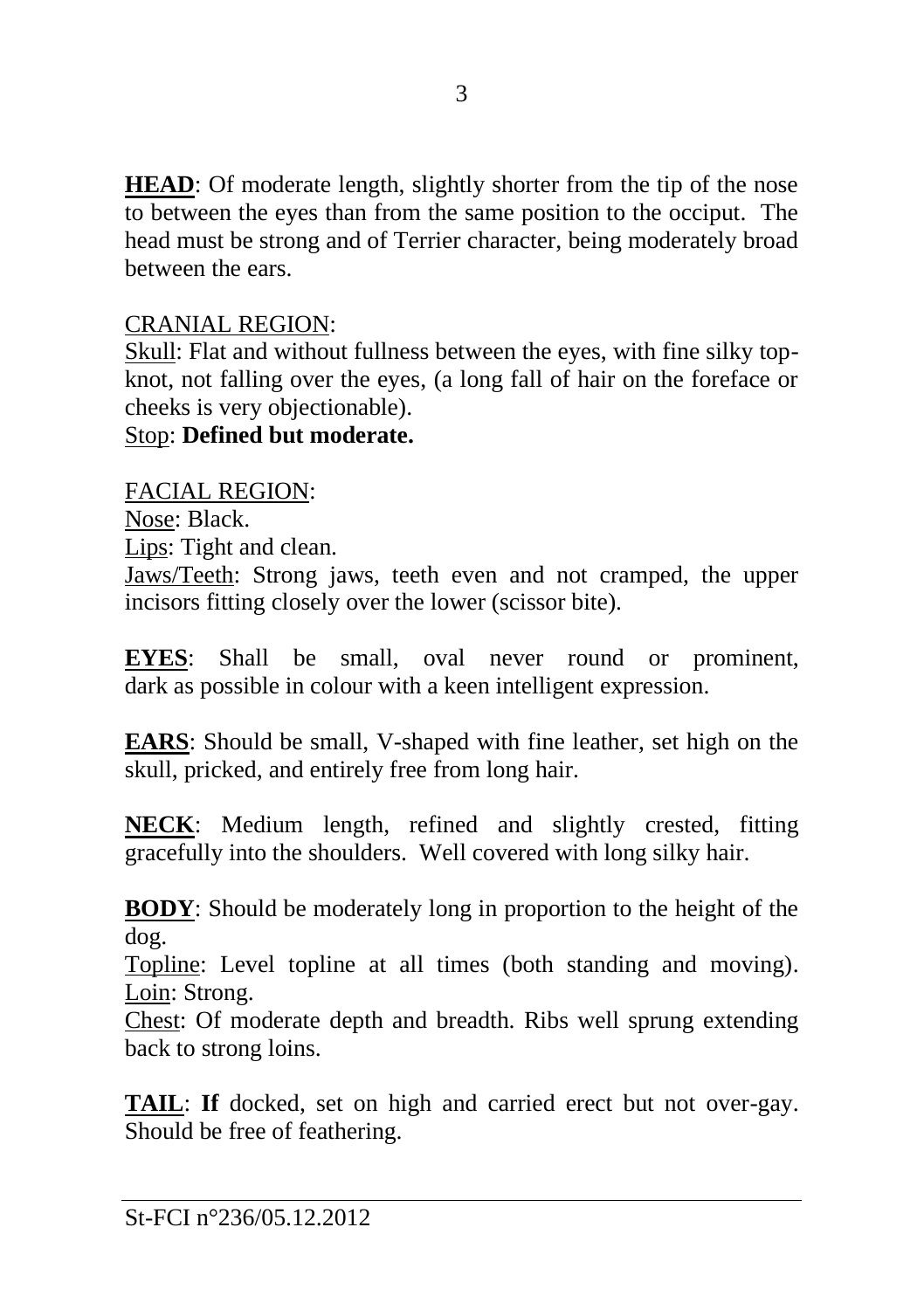Undocked: the first three vertebrae to be carried erect or slightly curved but not curved over back. Must not be curled. The length to give an overall balanced appearance.

In accordance with the description of the docked tail the undocked tail also to be free of feathering.

### **LIMBS**

#### FOREQUARTERS:

General appearance: The forelegs have refined, round bone and are straight and set well under the body with no weakness in the pasterns.

Shoulder: Fine and well laid back, fitting with well angulated upper arms snugly to the ribs.

Elbow: Turned neither in nor out.

Forefeet: Small, well padded, cat-like with closely knit toes, the toenails must be black or very dark.

#### HINDQUARTERS:

Thighs: Must be well developed.

Stifle (Knee): Should be well turned.

Hock joint: Well bent. When viewed from behind the hocks should be well let down and parallel with each other.

Hind feet: Small, well padded, cat-like with closely knit toes, the toenails must be black or very dark.

**GAIT / MOVEMENT**: The movement should be free and true without slackness at shoulders or elbows, there should be no turning in or out of the feet or pasterns. The hindquarters should have strong propelling power with ample flexibility at stifles and hocks. Viewed from behind the movement should be neither too close nor too wide.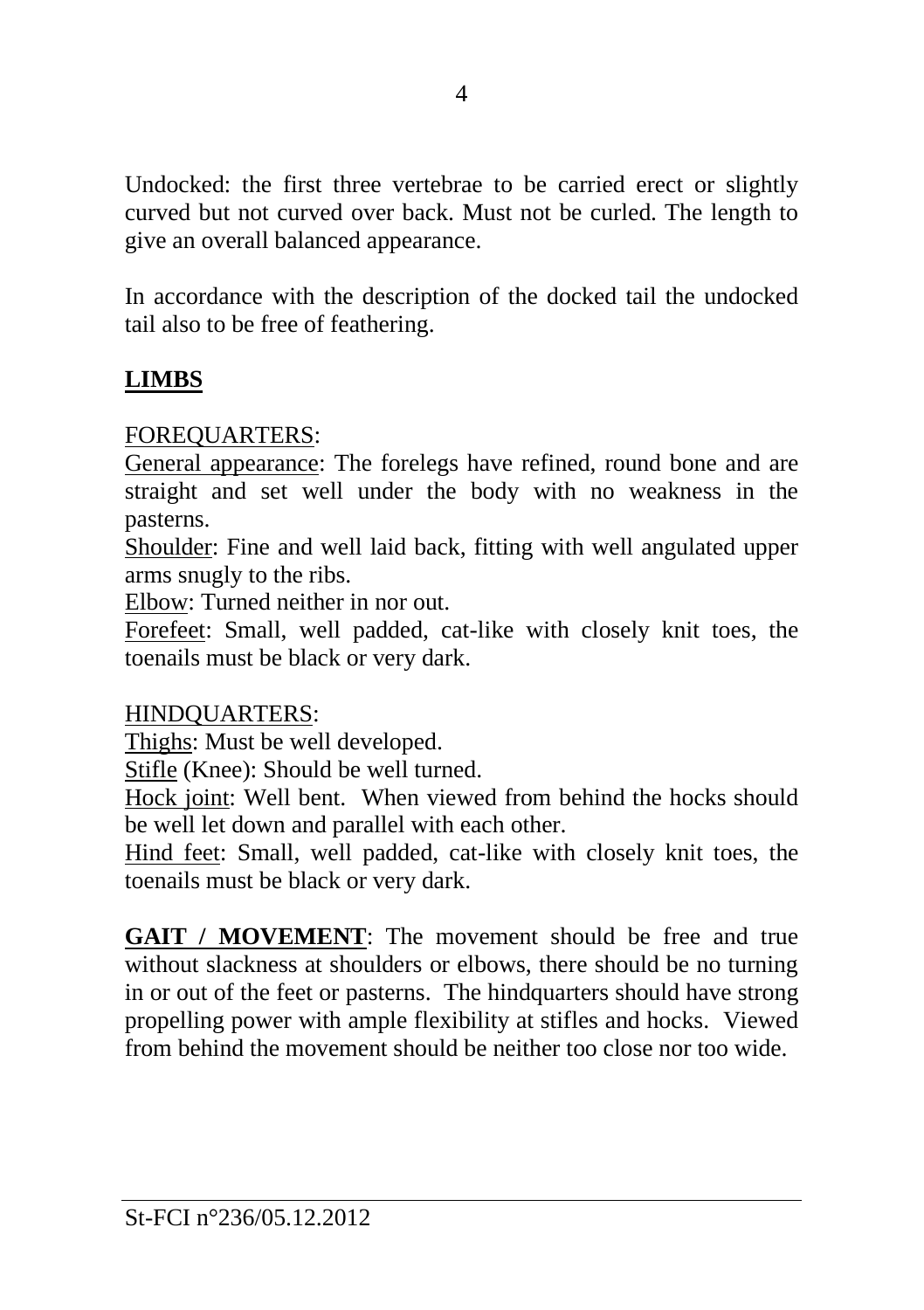### **COAT**

Hair: Must be flat, fine and glossy and of a silky texture. The length of coat must not be so long as to impede the dog's action and should allow daylight to be seen under the dog. The front and rear feet to be free from long hair.

Colour: All shades of blue and tan are acceptable, the richer these colours and more clearly defined the better. Silver and white not acceptable. Blue on the tail to be very dark. Silver blue or fawn topknot desirable. Distribution of blue and tan as follows : tan around the base of the ears, muzzle and on the sides of the cheeks; blue from the base of the skull to tip of tail, running down the forelegs to near the wrists and down the thighs to the hocks; tan line showing down the stifles and from the wrists and hocks to the toes and around the vent. The blue body colour must be free from tan or bronzing. Tan markings must be free from smuttiness. Black colouring is permissible in puppies, blue colour must be established by 18 months of age.

### **SIZE AND WEIGHT**:

|         | Height at the withers:          | Males: $23$ to $26$ cms.       |
|---------|---------------------------------|--------------------------------|
|         |                                 | Females: can be slightly less. |
| Weight: | Weight in proportion to height. |                                |

**FAULTS**: Any departure from the foregoing points should be considered a fault and the seriousness with which the fault should be regarded should be in exact proportion to its degree and its effect upon the health and welfare of the dog.

### **SEVERE FAULTS**:

• **Topline showing roach or dip**.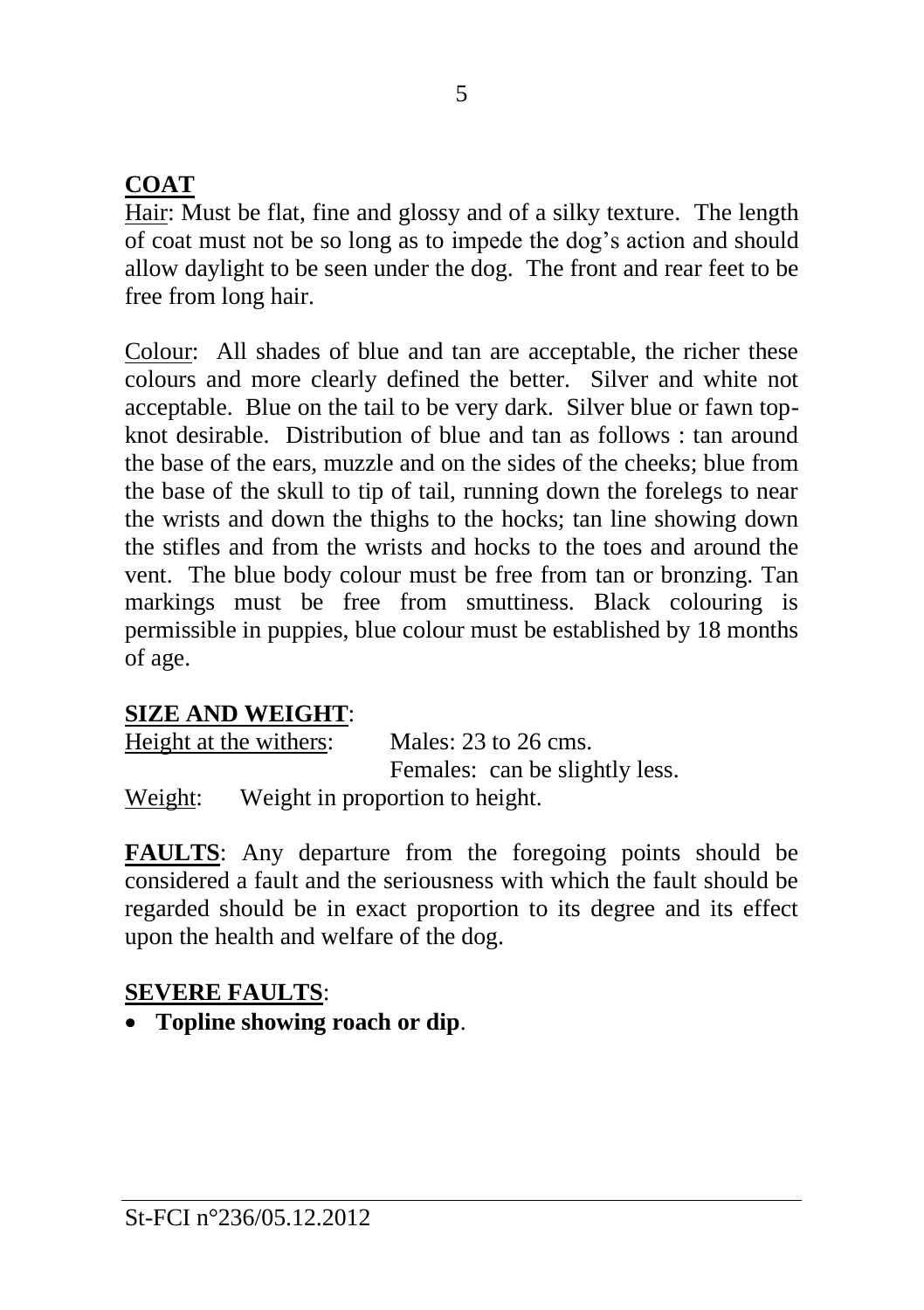### **DISQUALIFYING FAULTS**:

- **Aggressive or overly shy dogs.**
- Any dog clearly showing physical or behavioural abnormalities.

## **N.B**:

- Male animals should have two apparently normal testicles fully descended into the scrotum.
- Only functionally and clinically healthy dogs, with breed typical conformation, should be used for breeding.

### **The latest amendments are in bold characters.**